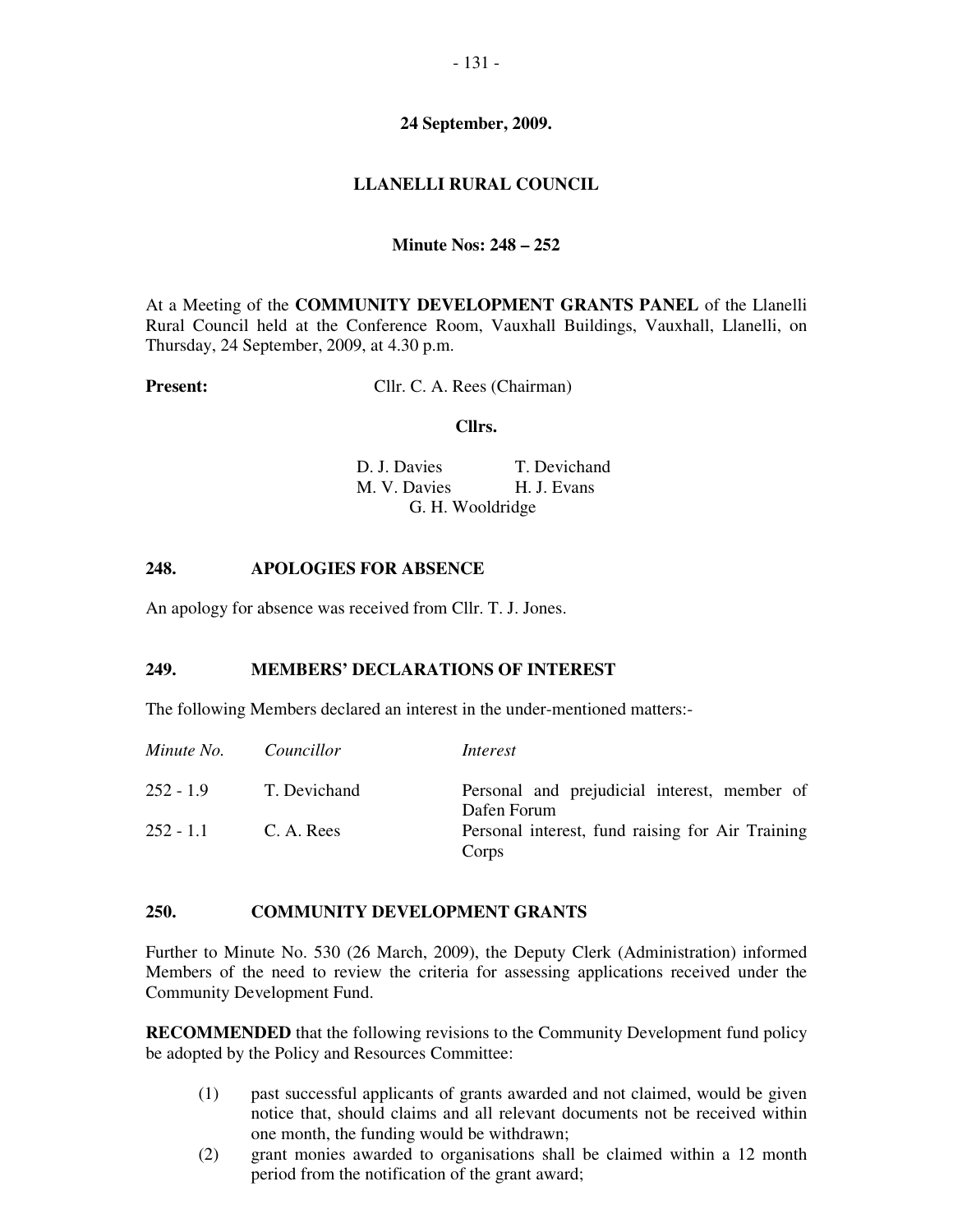## **24 September, 2009.**

- (3) 50% advance could be offered until such time as invoices were received to cover that advance with a further 25% being given following receipt if requested;
- (4) organisations who had been awarded grants but had not provided audited accounts would not receive an advance of the grant; and
- (5) approval of requests received from organisations to deviate funding for expenditure not included in original application would be delegated to Officers in consultation with the Chairman of Committee if the proposal was in the spirit of the project.

# **251. 1ST PONTYATES RANGERS**

Members received correspondence from the  $1<sup>st</sup>$  Pontyates Rangers requesting the panel to grant permission to allocate the outstanding funds from the original list of items to new items. Some items from the original list had been donated to the  $1<sup>st</sup>$  Pontyates Rangers and therefore the remaining money would be utilised to purchase new items.

**RESOLVED** that the money be authorised to purchase items from the new list.

## **252. COMMUNITY DEVELOPMENT GRANTS**

Cllr. T. Devichand declared a personal and prejudicial interest in item 1.9 below as she was a member of the Dafen Forum. Cllr. Devichand left the meeting room prior to the grant application being discussed.

Cllr. C. A. Rees declared a personal interest in item 1.1 below.

Members having considered applications received under the above scheme, it was

#### **RESOLVED** that

- (1) the following grants be awarded:-
	- 1.1 Air Training Corps choking charlie, projector £4639.11;
	- 1.2 Back to Basics, Communities First Llwynhendy application not supported;
	- 1.3 Breakthro Llanelli application not supported;
	- 1.4 Bynea & Llwynhendy Historical Group printing of books, administration costs - £1500.00;
	- 1.5 Bynea RFC application not supported;
	- 1.6 Communities First Llwynhendy application not supported;
	- 1.7 Community Safety Group, Communities First Llwynhendy application not supported;
	- 1.8 Cylch Meithrin Pum Heol application not supported;
	- 1.9 Dafen Forum show expenses £2898.60;
	- 1.10 Green Network application not supported;
	- 1.11 Llanelli & Mynydd Mawr Railway Co. Ltd installation and cost of toilet block - £3967.50;
	- 1.12 Llanelli Photographic Society application not supported;